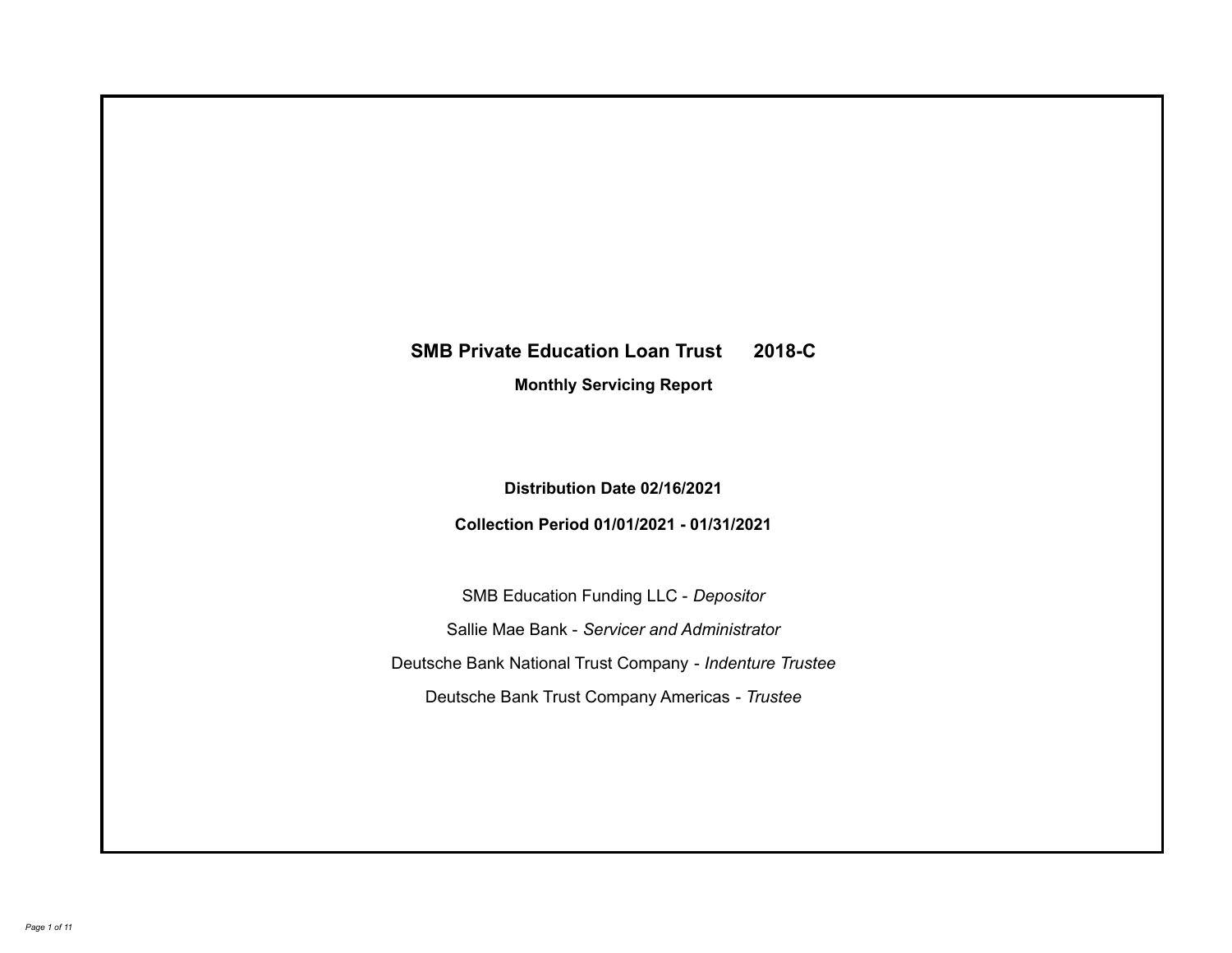A

| A         | <b>Student Loan Portfolio Characteristics</b>   |                   | <b>Settlement Date</b><br>09/19/2018 | 12/31/2020       | 01/31/2021       |
|-----------|-------------------------------------------------|-------------------|--------------------------------------|------------------|------------------|
|           | <b>Principal Balance</b>                        |                   | \$557,492,029.76                     | \$398,675,245.94 | \$391,296,981.73 |
|           | Interest to be Capitalized Balance              |                   | 38,025,828.51                        | 23,832,281.90    | 23,651,155.40    |
|           | Pool Balance                                    |                   | \$595,517,858.27                     | \$422,507,527.84 | \$414,948,137.13 |
|           |                                                 |                   |                                      |                  |                  |
|           | Weighted Average Coupon (WAC)                   |                   | 9.62%                                | 8.29%            | 8.29%            |
|           | Weighted Average Remaining Term                 |                   | 137.72<br>48,318                     | 131.38<br>34,754 | 130.98<br>34,254 |
|           | Number of Loans                                 |                   | 46,914                               | 33,836           | 33,350           |
|           | Number of Borrowers<br>Pool Factor              |                   |                                      | 0.709479190      | 0.696785380      |
|           | Since Issued Total Constant Prepayment Rate (1) |                   |                                      | 12.19%           | 12.28%           |
|           |                                                 |                   |                                      |                  |                  |
|           |                                                 |                   |                                      |                  |                  |
| B         | <b>Debt Securities</b>                          | <b>Cusip/Isin</b> | 01/15/2021                           |                  | 02/16/2021       |
|           | A <sub>2</sub> A                                | 78449QAB3         | \$185,433,827.05                     |                  | \$181,636,793.64 |
|           | A2B                                             | 78449QAC1         | \$91,446,818.83                      |                  | \$89,574,309.21  |
|           | В                                               | 78449QAD9         | \$40,000,000.00                      |                  | \$40,000,000.00  |
|           |                                                 |                   |                                      |                  |                  |
| ${\bf C}$ | <b>Certificates</b>                             | <b>Cusip/Isin</b> | 01/15/2021                           |                  | 02/16/2021       |
|           | Residual                                        | 78449Q107         | \$100,000.00                         |                  | \$100,000.00     |
|           |                                                 |                   |                                      |                  |                  |
| D         | <b>Account Balances</b>                         |                   | 01/15/2021                           |                  | 02/16/2021       |
|           | Reserve Account Balance                         |                   | \$1,508,827.00                       |                  | \$1,508,827.00   |
|           |                                                 |                   |                                      |                  |                  |
| E         | <b>Asset / Liability</b>                        |                   | 01/15/2021                           |                  | 02/16/2021       |
|           | Overcollateralization Percentage                |                   | 25.00%                               |                  | 25.00%           |

Specified Overcollateralization Amount

Actual Overcollateralization Amount \$105,626,881.96

(1) For additional information, see 'Since Issued CPR Methodology' found on page 11 of this report.

\$103,737,034.28 \$103,737,034.28

\$105,626,881.96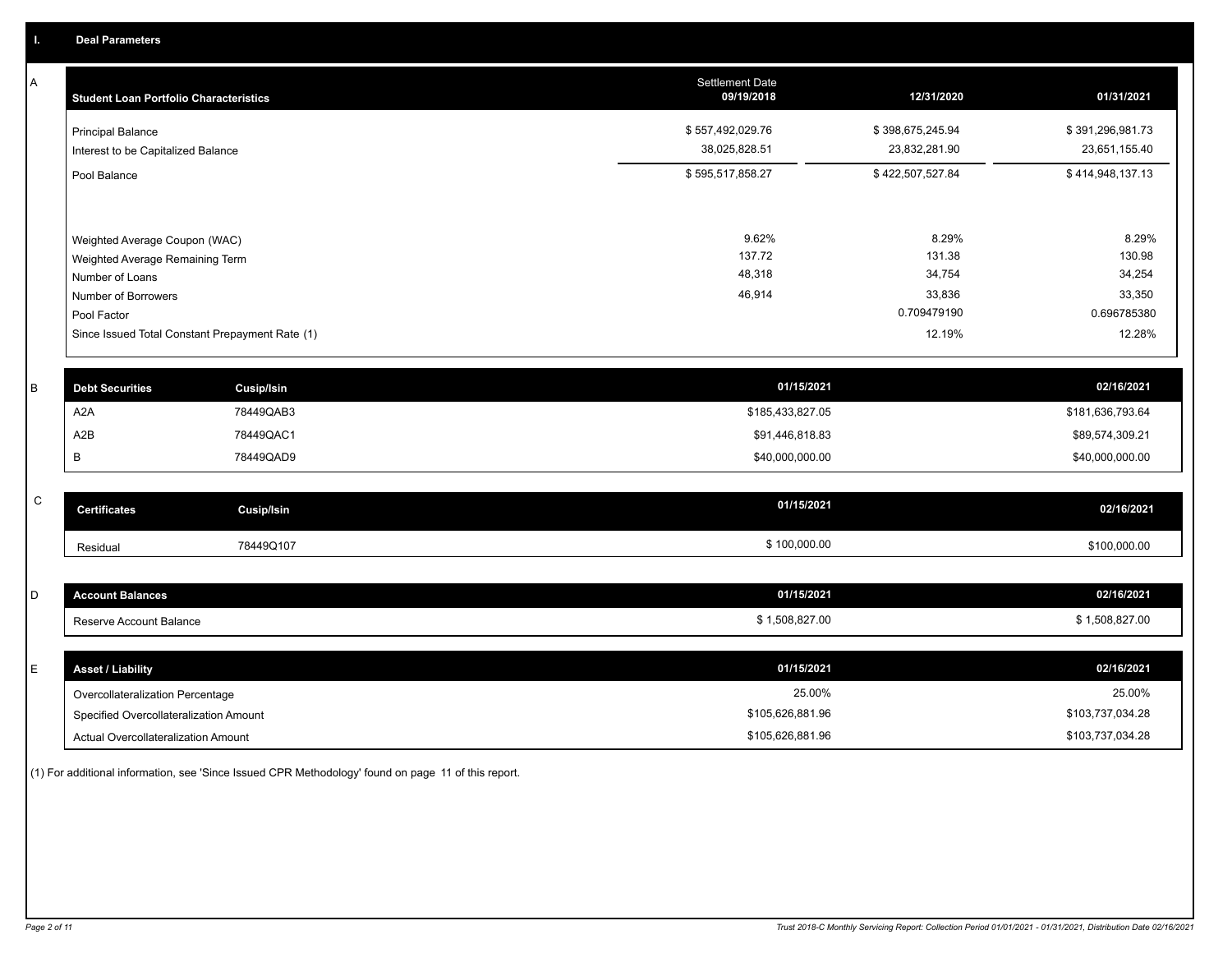| Α  | <b>Student Loan Principal Receipts</b>                           |                |
|----|------------------------------------------------------------------|----------------|
|    | <b>Borrower Principal</b>                                        | 7,639,721.88   |
|    | <b>Consolidation Activity Principal</b>                          | 0.00           |
|    | Seller Principal Reimbursement                                   | (752.07)       |
|    | Servicer Principal Reimbursement                                 | 0.00           |
|    | Delinquent Principal Purchases by Servicer                       | 0.00           |
|    | <b>Other Principal Deposits</b>                                  | 0.00           |
|    | <b>Total Principal Receipts</b>                                  | \$7,638,969.81 |
| B  | <b>Student Loan Interest Receipts</b>                            |                |
|    | <b>Borrower Interest</b>                                         | 2,064,613.96   |
|    | <b>Consolidation Activity Interest</b>                           | 0.00           |
|    | Seller Interest Reimbursement                                    | (59.00)        |
|    | Servicer Interest Reimbursement                                  | 0.00           |
|    | Delinquent Interest Purchases by Servicer                        | 0.00           |
|    | Other Interest Deposits                                          | 0.00           |
|    | <b>Total Interest Receipts</b>                                   | \$2,064,554.96 |
| С  | <b>Recoveries on Realized Losses</b>                             | \$55,609.34    |
| D  | <b>Investment Income</b>                                         | \$267.10       |
| E  | <b>Funds Borrowed from Next Collection Period</b>                | \$0.00         |
| F  | <b>Funds Repaid from Prior Collection Period</b>                 | \$0.00         |
| G  | <b>Loan Sale or Purchase Proceeds</b>                            | \$0.00         |
| H. | Initial Deposits to Distribution Account                         | \$0.00         |
|    | <b>Excess Transferred from Other Accounts</b>                    | \$0.00         |
| J  | <b>Borrower Benefit Reimbursements</b>                           | \$0.00         |
| Κ  | <b>Other Deposits</b>                                            | \$0.00         |
| Г  | <b>Other Fees Collected</b>                                      | \$0.00         |
| М  | <b>AVAILABLE FUNDS</b>                                           | \$9,759,401.21 |
| N  | Non-Cash Principal Activity During Collection Period             | \$260,705.60   |
| O  | Aggregate Purchased Amounts by the Depositor, Servicer or Seller | \$0.00         |
| P  | Aggregate Loan Substitutions                                     | \$0.00         |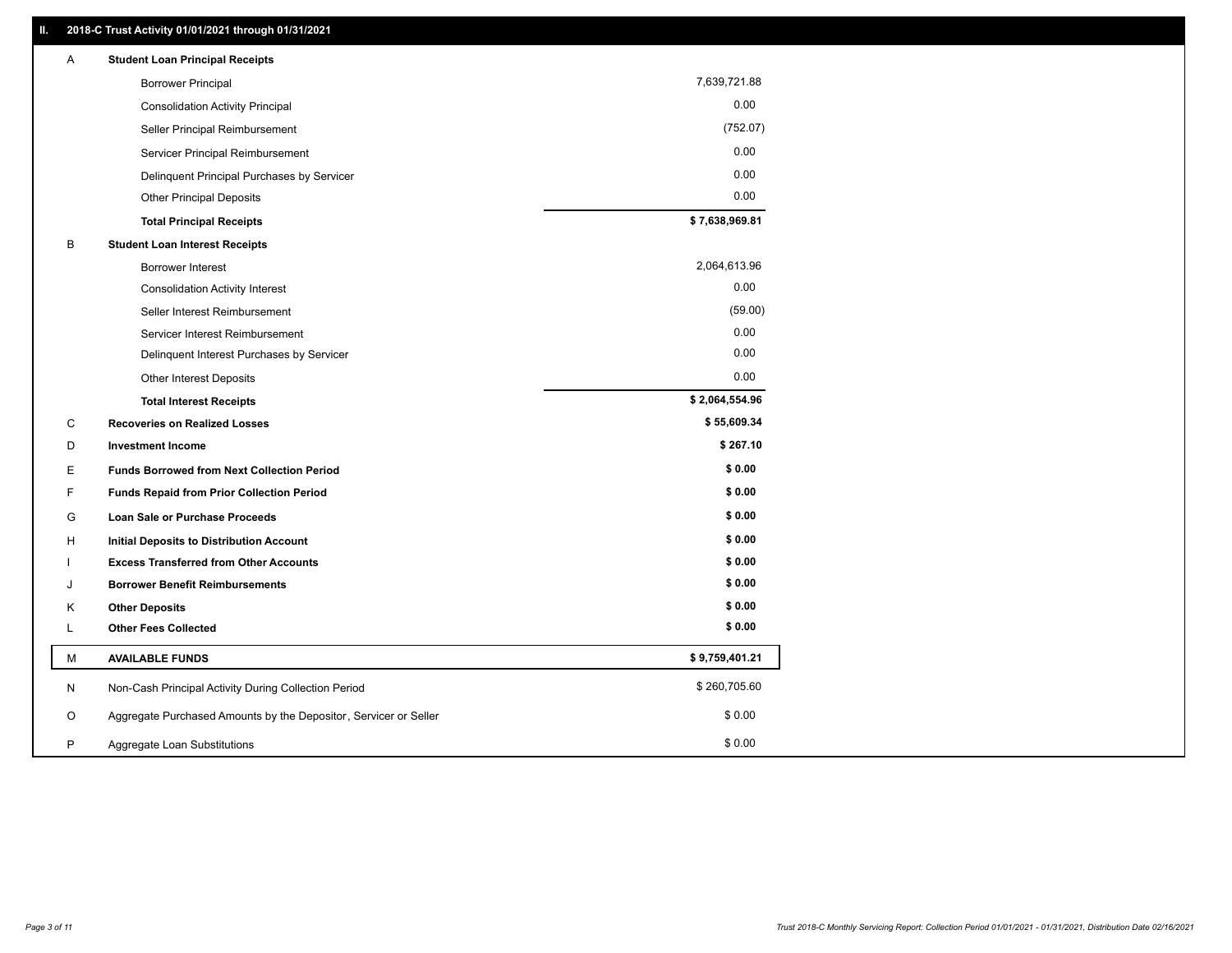|                   | <b>Loans by Repayment Status</b> |                          |            |                                                           |                |                            |                          |         |                                                           |                |                            |
|-------------------|----------------------------------|--------------------------|------------|-----------------------------------------------------------|----------------|----------------------------|--------------------------|---------|-----------------------------------------------------------|----------------|----------------------------|
|                   |                                  |                          | 01/31/2021 |                                                           |                | 12/31/2020                 |                          |         |                                                           |                |                            |
|                   |                                  | <b>Wtd Avg</b><br>Coupon | # Loans    | Principal and<br><b>Interest Accrued</b><br>to Capitalize | % of Principal | % of Loans in<br>Repay (1) | <b>Wtd Avg</b><br>Coupon | # Loans | Principal and<br><b>Interest Accrued</b><br>to Capitalize | % of Principal | % of Loans in<br>Repay (1) |
| INTERIM:          | IN SCHOOL                        | 9.50%                    | 2,731      | \$41,968,335.38                                           | 10.114%        | $-$ %                      | 9.51%                    | 3,020   | \$46,418,235.70                                           | 10.986%        | $-$ %                      |
|                   | GRACE                            | 9.53%                    | 675        | \$10,408,884.13                                           | 2.508%         | $-$ %                      | 9.44%                    | 480     | \$7,130,118.47                                            | 1.688%         | $-$ %                      |
|                   | <b>DEFERMENT</b>                 | 8.89%                    | 2,007      | \$26,461,660.76                                           | 6.377%         | $-$ %                      | 8.88%                    | 2,034   | \$26,979,304.60                                           | 6.386%         | $-$ %                      |
| <b>REPAYMENT:</b> | <b>CURRENT</b>                   | 8.01%                    | 27,104     | \$308,911,517.78                                          | 74.446%        | 91.908%                    | 8.01%                    | 27,384  | \$314,023,556.07                                          | 74.324%        | 91.825%                    |
|                   | 31-60 DAYS DELINQUENT            | 8.79%                    | 360        | \$5,274,838.95                                            | 1.271%         | 1.569%                     | 8.62%                    | 382     | \$5,793,051.80                                            | 1.371%         | 1.694%                     |
|                   | 61-90 DAYS DELINQUENT            | 8.44%                    | 159        | \$2,495,911.28                                            | 0.601%         | 0.743%                     | 8.31%                    | 182     | \$2,523,735.75                                            | 0.597%         | 0.738%                     |
|                   | > 90 DAYS DELINQUENT             | 9.02%                    | 112        | \$1,722,805.39                                            | 0.415%         | 0.513%                     | 9.16%                    | 121     | \$1,786,277.54                                            | 0.423%         | 0.522%                     |
|                   | <b>FORBEARANCE</b>               | 8.52%                    | 1,106      | \$17,704,183.46                                           | 4.267%         | 5.267%                     | 8.43%                    | 1,151   | \$17,853,247.91                                           | 4.226%         | 5.221%                     |
| <b>TOTAL</b>      |                                  |                          | 34,254     | \$414,948,137.13                                          | 100.00%        | 100.00%                    |                          | 34,754  | \$422,507,527.84                                          | 100.00%        | 100.00%                    |

Percentages may not total 100% due to rounding \*

1 Loans classified in "Repayment" include any loan for which interim interest only, \$25 fixed payments or full principal and interest payments are due.

|                | <b>Loans by Borrower Status</b>                                                                                            |                          |            |                                                                  |                |                                |                          |         |                                                           |                |                                |
|----------------|----------------------------------------------------------------------------------------------------------------------------|--------------------------|------------|------------------------------------------------------------------|----------------|--------------------------------|--------------------------|---------|-----------------------------------------------------------|----------------|--------------------------------|
|                |                                                                                                                            |                          | 01/31/2021 |                                                                  |                | 12/31/2020                     |                          |         |                                                           |                |                                |
|                |                                                                                                                            | <b>Wtd Avg</b><br>Coupon | # Loans    | <b>Principal and</b><br><b>Interest Accrued</b><br>to Capitalize | % of Principal | % of Loans in<br>P&I Repay (2) | <b>Wtd Avg</b><br>Coupon | # Loans | Principal and<br><b>Interest Accrued</b><br>to Capitalize | % of Principal | % of Loans in<br>P&I Repay (2) |
| INTERIM:       | IN SCHOOL                                                                                                                  | 9.02%                    | 5,355      | \$80,641,979.43                                                  | 19.434%        | $-$ %                          | 9.02%                    | 5,925   | \$89,285,660.88                                           | 21.132%        | $-$ %                          |
|                | <b>GRACE</b>                                                                                                               | 8.98%                    | 1,255      | \$19,066,563.00                                                  | 4.595%         | $-$ %                          | 8.92%                    | 871     | \$12,952,354.80                                           | 3.066%         | $-$ %                          |
|                | <b>DEFERMENT</b>                                                                                                           | 8.54%                    | 3,709      | \$46,869,341.33                                                  | 11.295%        | $-$ %                          | 8.53%                    | 3,783   | \$47,840,387.32                                           | 11.323%        | $-$ %                          |
| P&I REPAYMENT: | <b>CURRENT</b>                                                                                                             | 7.92%                    | 22,233     | \$241,727,555.69                                                 | 58.255%        | 90.072%                        | 7.92%                    | 22,390  | \$245,337,344.36                                          | 58.067%        | 90.055%                        |
|                | 31-60 DAYS DELINQUENT                                                                                                      | 8.76%                    | 336        | \$4,925,776.53                                                   | 1.187%         | 1.835%                         | 8.60%                    | 349     | \$5,213,778.28                                            | 1.234%         | 1.914%                         |
|                | 61-90 DAYS DELINQUENT                                                                                                      | 8.40%                    | 153        | \$2,367,614.27                                                   | 0.571%         | 0.882%                         | 8.20%                    | 172     | \$2,354,720.60                                            | 0.557%         | 0.864%                         |
|                | > 90 DAYS DELINQUENT                                                                                                       | 9.00%                    | 107        | \$1,645,123.42                                                   | 0.396%         | 0.613%                         | 9.21%                    | 113     | \$1,670,033.69                                            | 0.395%         | 0.613%                         |
|                | <b>FORBEARANCE</b>                                                                                                         | 8.52%                    | 1,106      | \$17,704,183.46                                                  | 4.267%         | 6.597%                         | 8.43%                    | 1,151   | \$17,853,247.91                                           | 4.226%         | 6.553%                         |
| <b>TOTAL</b>   |                                                                                                                            |                          | 34,254     | \$414,948,137.13                                                 | 100.00%        | 100.00%                        |                          | 34,754  | \$422,507,527.84                                          | 100.00%        | 100.00%                        |
|                | Percentages may not total 100% due to rounding                                                                             |                          |            |                                                                  |                |                                |                          |         |                                                           |                |                                |
| $\overline{2}$ | Loans classified in "P&I Repayment" includes only those loans for which scheduled principal and interest payments are due. |                          |            |                                                                  |                |                                |                          |         |                                                           |                |                                |

To conform with company standard reporting these sections now include Princial and Interest Accrued to Capitalize .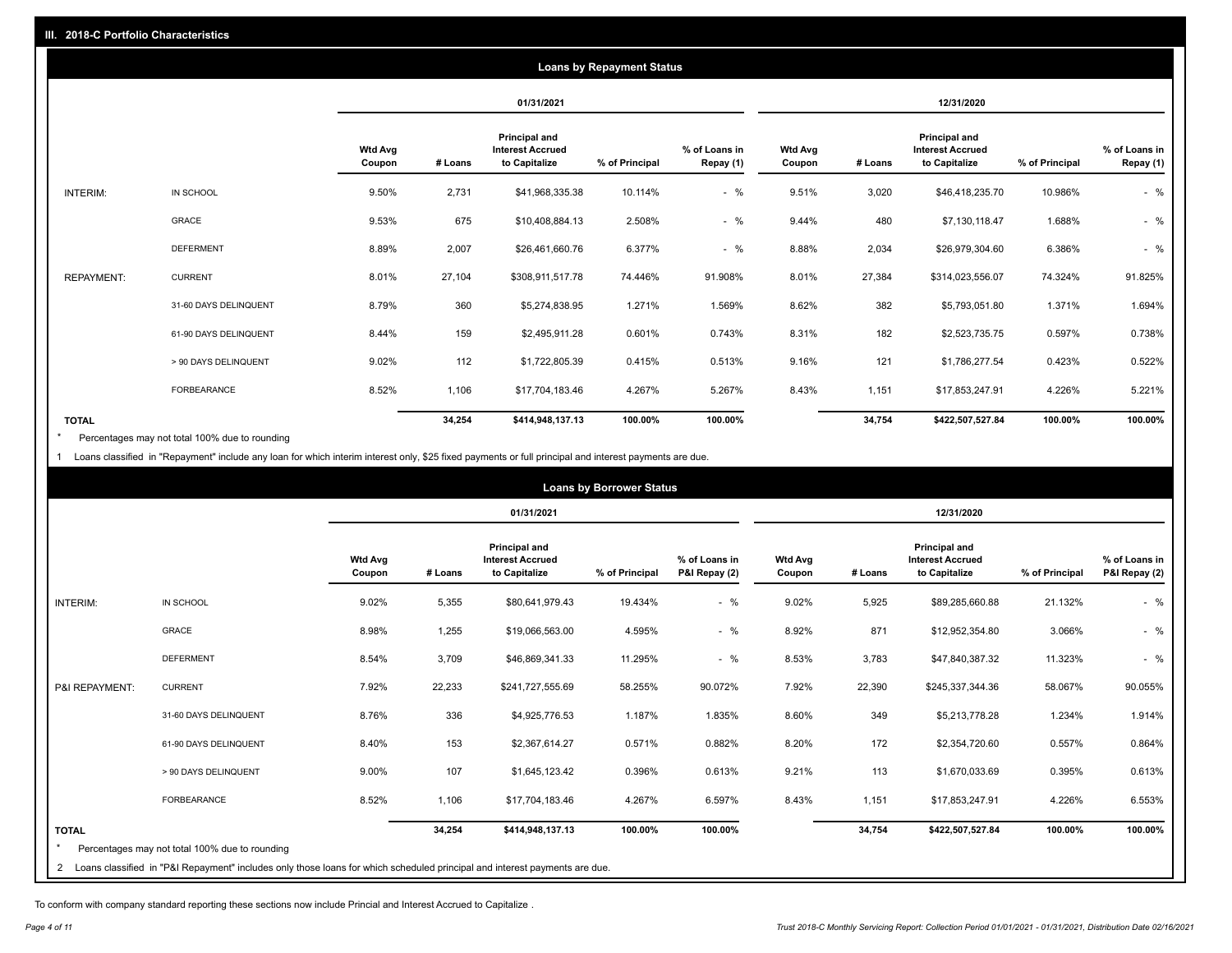|                                                                                                  | 1/31/2021        | 12/31/2020       |
|--------------------------------------------------------------------------------------------------|------------------|------------------|
| Pool Balance                                                                                     | \$414,948,137.13 | \$422,507,527.84 |
| Total # Loans                                                                                    | 34,254           | 34,754           |
| Total # Borrowers                                                                                | 33,350           | 33,836           |
| Weighted Average Coupon                                                                          | 8.29%            | 8.29%            |
| Weighted Average Remaining Term                                                                  | 130.98           | 131.38           |
| Percent of Pool - Cosigned                                                                       | 93.2%            | 93.2%            |
| Percent of Pool - Non Cosigned                                                                   | 6.8%             | 6.8%             |
| Borrower Interest Accrued for Period                                                             | \$2,756,659.79   | \$2,789,234.66   |
| Outstanding Borrower Interest Accrued                                                            | \$26,960,942.82  | \$27,093,279.36  |
| Gross Principal Realized Loss - Periodic *                                                       | \$519,357.80     | \$572,963.80     |
| Gross Principal Realized Loss - Cumulative *                                                     | \$10,914,700.89  | \$10,395,343.09  |
| Recoveries on Realized Losses - Periodic                                                         | \$55,609.34      | \$40,330.04      |
| Recoveries on Realized Losses - Cumulative                                                       | \$1,122,137.04   | \$1,066,527.70   |
| Net Losses - Periodic                                                                            | \$463,748.46     | \$532,633.76     |
| Net Losses - Cumulative                                                                          | \$9,792,563.85   | \$9,328,815.39   |
| Non-Cash Principal Activity - Capitalized Interest                                               | \$780,302.93     | \$2,584,034.03   |
| Since Issued Total Constant Prepayment Rate (CPR) (1)                                            | 12.28%           | 12.19%           |
| Loan Substitutions                                                                               | \$0.00           | \$0.00           |
| <b>Cumulative Loan Substitutions</b>                                                             | \$0.00           | \$0.00           |
| <b>Unpaid Servicing Fees</b>                                                                     | \$0.00           | \$0.00           |
| <b>Unpaid Administration Fees</b>                                                                | \$0.00           | \$0.00           |
| <b>Unpaid Carryover Servicing Fees</b>                                                           | \$0.00           | \$0.00           |
| Note Interest Shortfall                                                                          | \$0.00           | \$0.00           |
| Loans in Modification                                                                            | \$19,407,981.03  | \$19,503,759.27  |
| % of Loans in Modification as a % of Loans in Repayment (P&I)                                    | 7.74%            | 7.66%            |
| % Annualized Gross Principal Realized Loss - Periodic as a %<br>of Loans in Repayment (P&I) * 12 | 2.49%            | 2.70%            |
| % Gross Principal Realized Loss - Cumulative as a % of                                           |                  |                  |
| <b>Original Pool Balance</b>                                                                     | 1.83%            | 1.75%            |

\* In accordance with the Servicer's current policies and procedures, after September 1, 2017 loans subject to bankruptcy claims generally will not be reported as a charged- off unless and until they are delinquent for 120

(1) For additional information, see 'Since Issued CPR Methodology' found on page 11 of this report.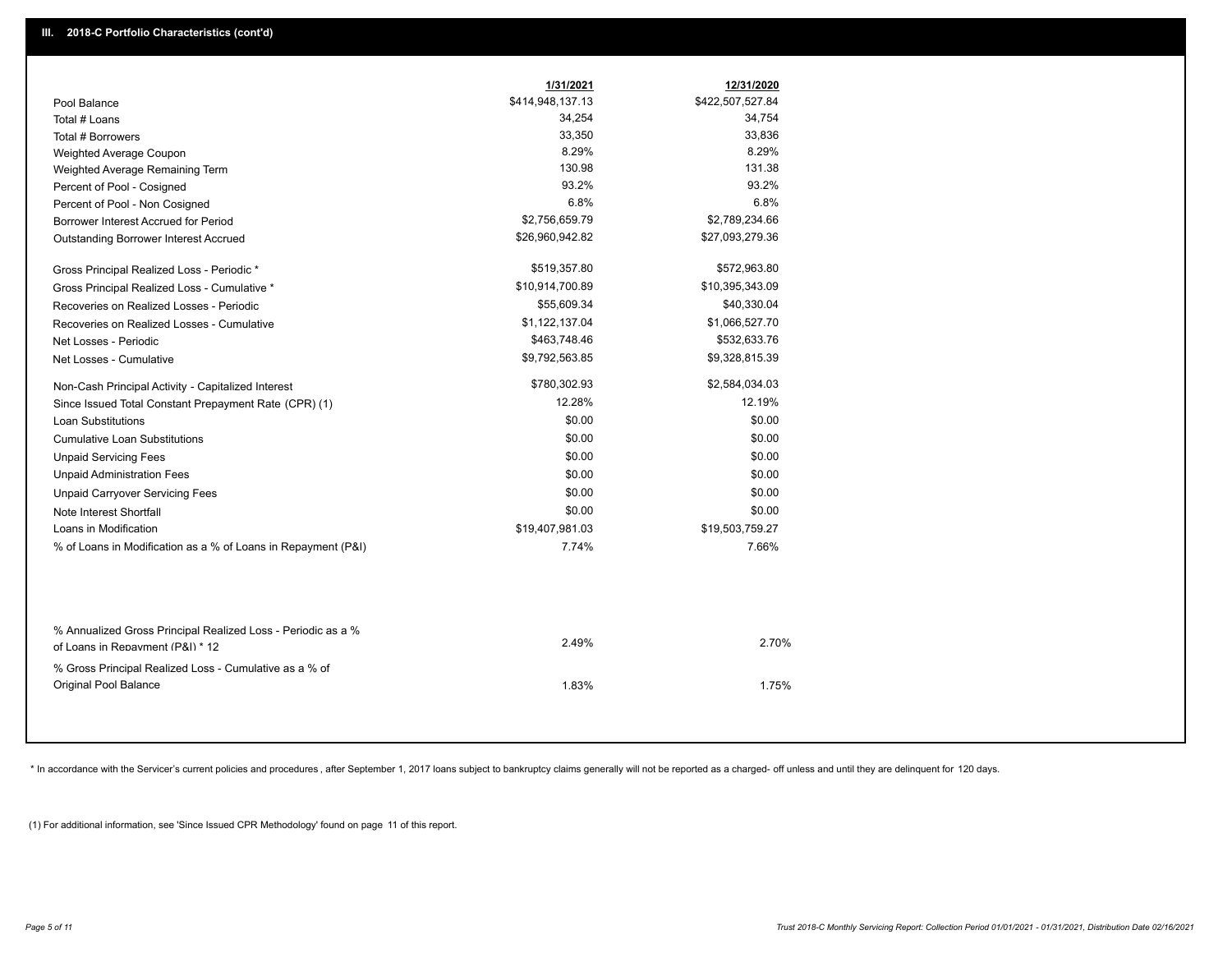#### **Loan Program**

A

|                                    | Weighted<br>Average | # LOANS  | <b>S AMOUNT</b>  | $%$ *     |
|------------------------------------|---------------------|----------|------------------|-----------|
| - Smart Option Interest-Only Loans | 7.18%               | 8,042    | \$71,706,853.50  | 17.281%   |
| - Smart Option Fixed Pay Loans     | 8.31%               | 8,499    | \$124,806,910.58 | 30.078%   |
| - Smart Option Deferred Loans      | 8.65%               | 17.713   | \$218,434,373.05 | 52.641%   |
| - Other Loan Programs              | $0.00\%$            | $\Omega$ | \$0.00           | $0.000\%$ |
| <b>Total</b>                       | 8.29%               | 34,254   | \$414,948,137.13 | 100.000%  |

\* Percentages may not total 100% due to rounding

B

C

**Index Type**

|                       | Weighted<br>Average | # LOANS | <b>S AMOUNT</b>  | $%$ *     |
|-----------------------|---------------------|---------|------------------|-----------|
| - Fixed Rate Loans    | 9.17%               | 10,998  | \$142,710,609.07 | 34.392%   |
| - LIBOR Indexed Loans | 7.84%               | 23,256  | \$272,237,528.06 | 65.608%   |
| - Other Index Rates   | $0.00\%$            | 0       | \$0.00           | $0.000\%$ |
| <b>Total</b>          | 8.29%               | 34,254  | \$414,948,137.13 | 100.000%  |

\* Percentages may not total 100% due to rounding

## **Weighted Average Recent FICO**

|        |                  | $%$ *                      |
|--------|------------------|----------------------------|
| 2,153  | \$24,806,137.16  | 5.978%                     |
| 2,077  | \$24,250,953.61  | 5.844%                     |
| 3,564  | \$44,399,389.50  | 10.700%                    |
| 7,364  | \$91,901,061.39  | 22.148%                    |
| 19,095 | \$229,587,207.66 | 55.329%                    |
|        | \$3,387.81       | 0.001%                     |
| 34,254 | \$414,948,137.13 | 100.000%                   |
|        |                  |                            |
|        |                  | # LOANS<br><b>S AMOUNT</b> |

To conform with company standard reporting these sections now include Princial and Interest Accrued to Capitalize .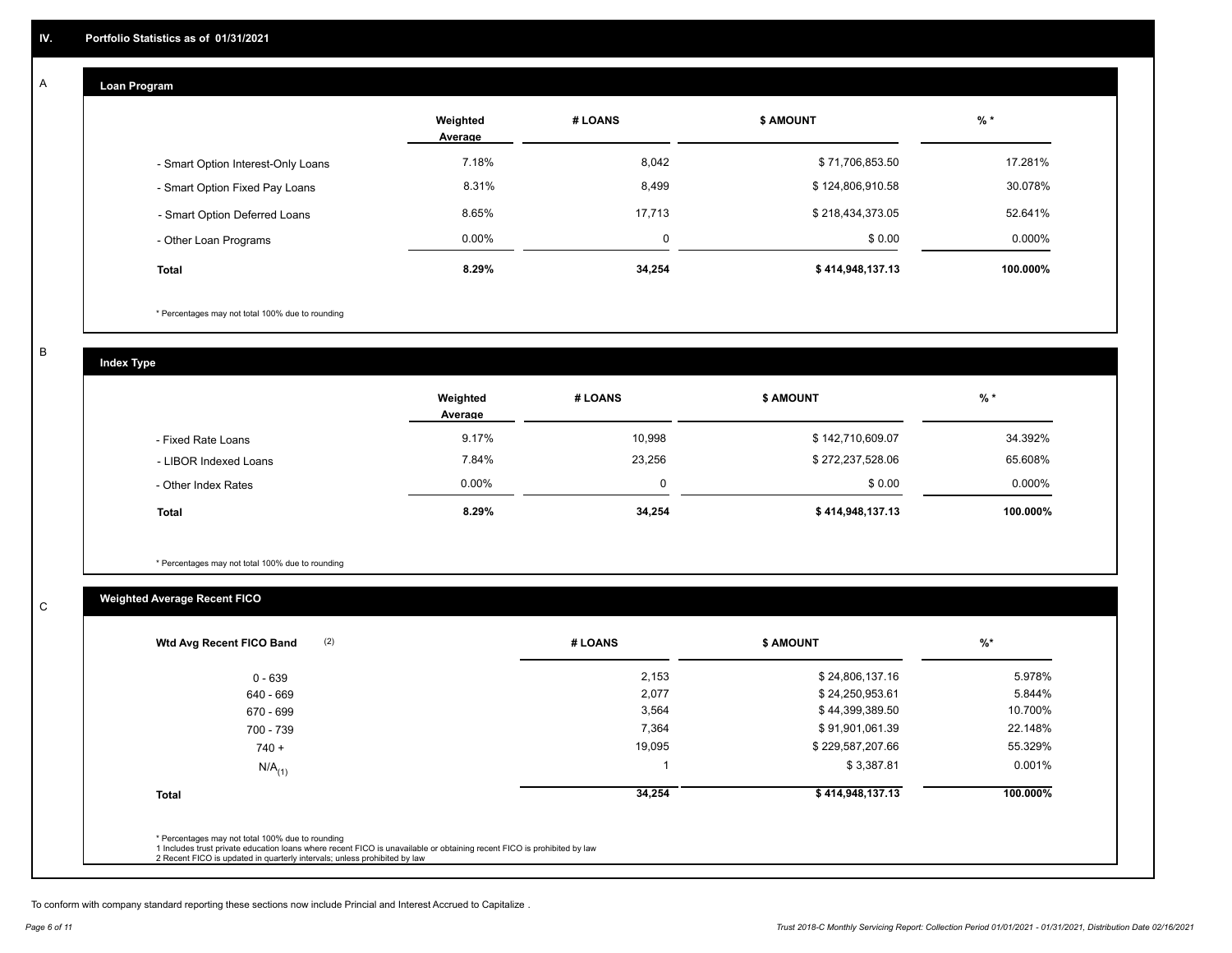| V. |       | 2018-C Reserve Account and Principal Distribution Calculations                       |                  |  |  |  |  |  |
|----|-------|--------------------------------------------------------------------------------------|------------------|--|--|--|--|--|
| А. |       | <b>Reserve Account</b>                                                               |                  |  |  |  |  |  |
|    |       | Specified Reserve Account Balance                                                    | \$1,508,827.00   |  |  |  |  |  |
|    |       | <b>Actual Reserve Account Balance</b>                                                | \$1,508,827.00   |  |  |  |  |  |
| В. |       | <b>Principal Distribution Amount</b>                                                 |                  |  |  |  |  |  |
|    | i.    | Class A Notes Outstanding                                                            | \$276,880,645.88 |  |  |  |  |  |
|    | ii.   | Pool Balance                                                                         | \$414,948,137.13 |  |  |  |  |  |
|    | iii.  | First Priority Principal Distribution Amount (i - ii)                                | \$0.00           |  |  |  |  |  |
|    | iv.   | Class A and B Notes Outstanding                                                      | \$316,880,645.88 |  |  |  |  |  |
|    | ν.    | First Priority Principal Distribution Amount                                         | \$0.00           |  |  |  |  |  |
|    | vi.   | Pool Balance                                                                         | \$414,948,137.13 |  |  |  |  |  |
|    | vii.  | Specified Overcollateralization Amount                                               | \$103,737,034.28 |  |  |  |  |  |
|    | viii. | Regular Principal Distribution Amount (if (iv > 0, (iv - v) - (vi - vii))            | \$5,669,543.03   |  |  |  |  |  |
|    | ix.   | Pool Balance                                                                         | \$414,948,137.13 |  |  |  |  |  |
|    | х.    | 10% of Initial Pool Balance                                                          | \$59,551,785.83  |  |  |  |  |  |
|    | xi.   | First Priority Principal Distribution Amount                                         | \$0.00           |  |  |  |  |  |
|    | xii.  | <b>Regular Principal Distribution Amount</b>                                         | \$5,669,543.03   |  |  |  |  |  |
|    | xiii. | Available Funds (after payment of waterfall items A through I)                       | \$3,031,848.79   |  |  |  |  |  |
|    |       | xiv. Additional Principal Distribution Amount (if(vi <= x,min(xiii, vi - xi - xii))) | \$0.00           |  |  |  |  |  |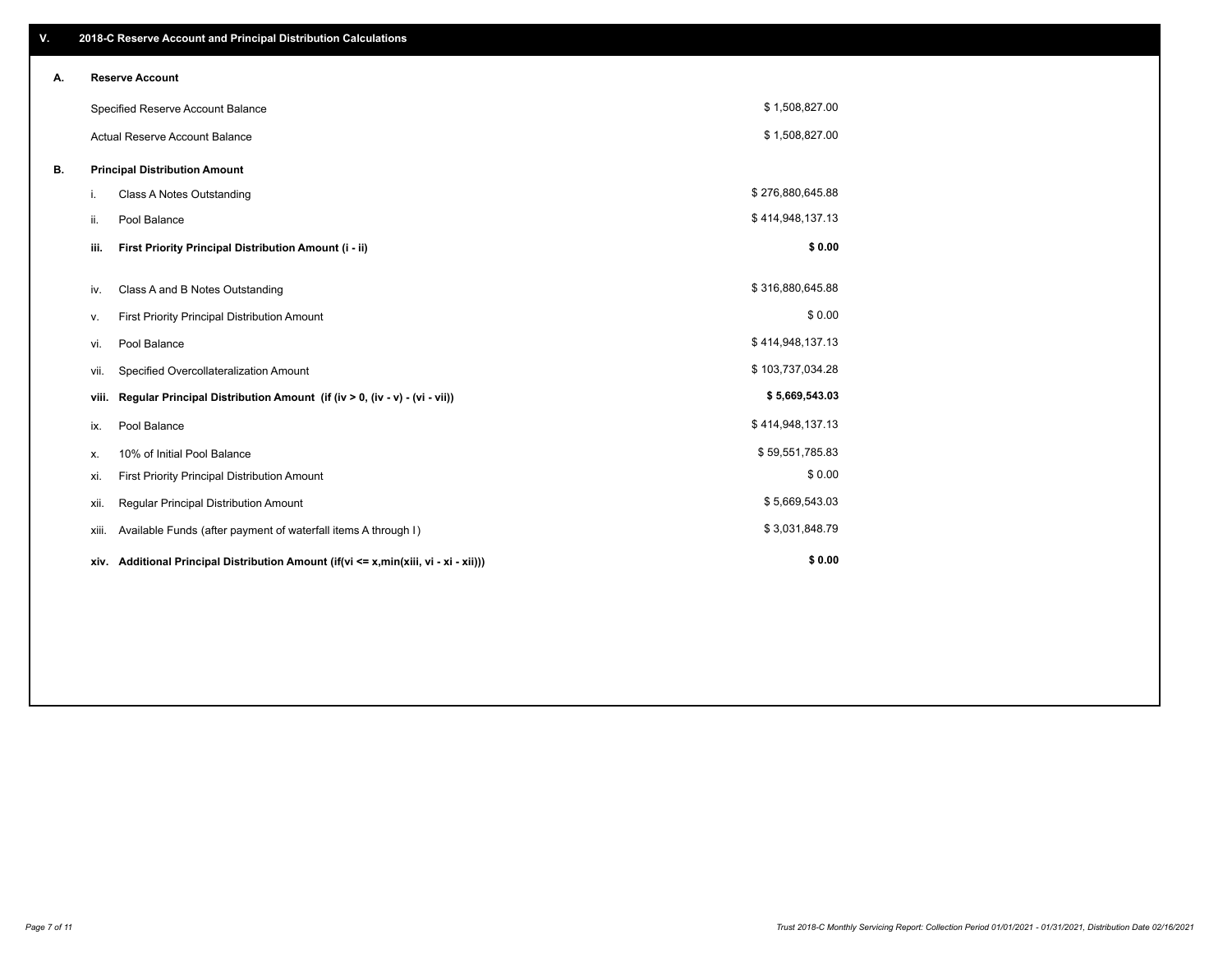|    |                                                         | Paid           | <b>Funds Balance</b> |
|----|---------------------------------------------------------|----------------|----------------------|
|    | <b>Total Available Funds</b>                            |                | \$9,759,401.21       |
| A  | <b>Trustee Fees</b>                                     | \$18,375.00    | \$9,741,026.21       |
| B  | <b>Servicing Fees</b>                                   | \$265,783.50   | \$9,475,242.71       |
| C  | i. Administration Fees                                  | \$8,333.00     | \$9,466,909.71       |
|    | ii. Unreimbursed Administrator Advances plus any Unpaid | \$0.00         | \$9,466,909.71       |
| D  | Class A Noteholders Interest Distribution Amount        | \$632,184.56   | \$8,834,725.15       |
| E  | <b>First Priority Principal Payment</b>                 | \$0.00         | \$8,834,725.15       |
| F. | <b>Class B Noteholders Interest Distribution Amount</b> | \$133,333.33   | \$8,701,391.82       |
| G  | <b>Reinstatement Reserve Account</b>                    | \$0.00         | \$8,701,391.82       |
| H  | Regular Principal Distribution                          | \$5,669,543.03 | \$3,031,848.79       |
|    | <b>Carryover Servicing Fees</b>                         | \$0.00         | \$3,031,848.79       |
| J  | Additional Principal Distribution Amount                | \$0.00         | \$3,031,848.79       |
| Κ  | Unpaid Expenses of Trustee                              | \$0.00         | \$3,031,848.79       |
| L. | Unpaid Expenses of Administrator                        | \$0.00         | \$3,031,848.79       |
| М  | Remaining Funds to the Residual Certificateholders      | \$3,031,848.79 | \$0.00               |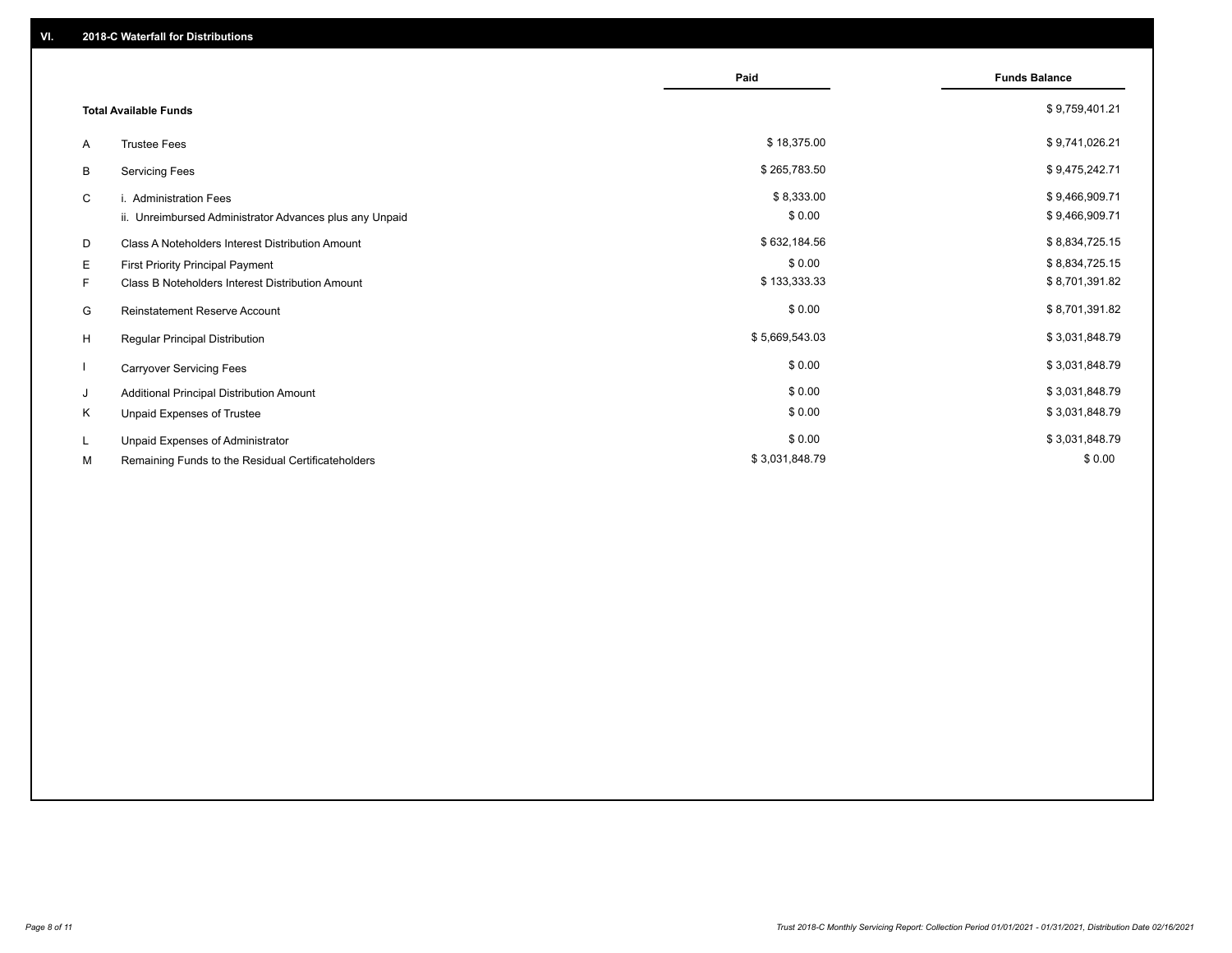| <b>Distribution Amounts</b>                                |                         |                         |                         |
|------------------------------------------------------------|-------------------------|-------------------------|-------------------------|
|                                                            | A <sub>2</sub> A        | A <sub>2</sub> B        | в                       |
| Cusip/Isin                                                 | 78449QAB3               | 78449QAC1               | 78449QAD9               |
| <b>Beginning Balance</b>                                   | \$185,433,827.05        | \$91,446,818.83         | \$40,000,000.00         |
| Index                                                      | <b>FIXED</b>            | <b>LIBOR</b>            | <b>FIXED</b>            |
| Spread/Fixed Rate                                          | 3.63%                   | 0.75%                   | 4.00%                   |
| Record Date (Days Prior to Distribution)                   | 1 NEW YORK BUSINESS DAY | 1 NEW YORK BUSINESS DAY | 1 NEW YORK BUSINESS DAY |
| <b>Accrual Period Begin</b>                                | 1/15/2021               | 1/15/2021               | 1/15/2021               |
| <b>Accrual Period End</b>                                  | 2/15/2021               | 2/16/2021               | 2/15/2021               |
| Daycount Fraction                                          | 0.08333333              | 0.08888889              | 0.08333333              |
| Interest Rate*                                             | 3.63000%                | 0.87650%                | 4.00000%                |
| <b>Accrued Interest Factor</b>                             | 0.003025000             | 0.000779111             | 0.003333333             |
| <b>Current Interest Due</b>                                | \$560,937.33            | \$71,247.23             | \$133,333.33            |
| Interest Shortfall from Prior Period Plus Accrued Interest | $\frac{1}{2}$           | $\mathsf{\$}$ -         | $\mathsf{\$}$ -         |
| <b>Total Interest Due</b>                                  | \$560,937.33            | \$71,247.23             | \$133,333.33            |
| <b>Interest Paid</b>                                       | \$560,937.33            | \$71,247.23             | \$133,333.33            |
| <b>Interest Shortfall</b>                                  | $\mathsf{\$}$ -         | $\mathsf{\$}$ -         | $$ -$                   |
| <b>Principal Paid</b>                                      | \$3,797,033.41          | \$1,872,509.62          | $$ -$                   |
| <b>Ending Principal Balance</b>                            | \$181,636,793.64        | \$89,574,309.21         | \$40,000,000.00         |
| Paydown Factor                                             | 0.017338052             | 0.017338052             | 0.000000000             |
| <b>Ending Balance Factor</b>                               | 0.829391752             | 0.829391752             | 1.000000000             |

\* Pay rates for Current Distribution. For the interest rates applicable to the next distribution date, please see https://www.salliemae.com/about/investors/data/SMBabrate.txt.

**VII. 2018-C Distributions**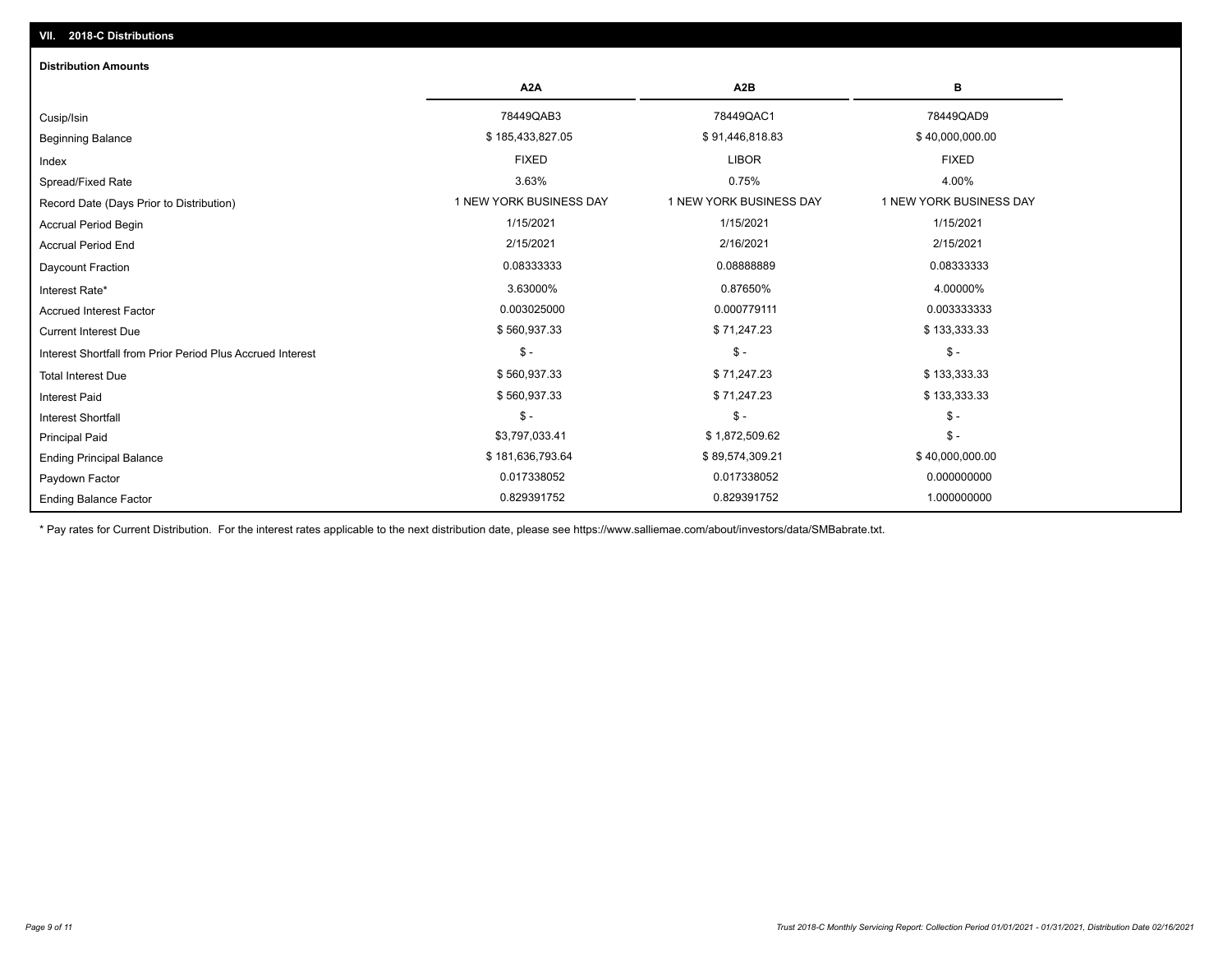#### **Since Issued Total CPR**

$$
\text{total CPR} = 1 - \left(\frac{APB}{PPB}\right)^{\left(\frac{12}{MSC}\right)}
$$

APB = Actual period-end Pool Balance PPB = Projected period-end Pool Balance assuming no prepayments and no defaults Pool Balance = Sum(Principal Balance + Interest Accrued to Capitalize Balance) MSC = Months Since Cut-Off

 $\mathsf{I}$ J λ

#### **Since-Issued Total Constant Prepayment Rate (CPR)**

Since-Issued Total CPR measures prepayments, both voluntary and involuntary, for a trust student loan pool over the life of a transaction. For each trust distribution, the actual month-end pool balance is compared against a month-end pool balance originally projected at issuance assuming no prepayments and defaults. For purposes of Since- Issued Total CPR calculations, projected period end pool balance assumes in-school status loans have up to a six month grace period before moving to repayment, grace status loans remain in grace status until their status end date and then to move to full principal and interest repayment, loans subject to interim interest or fixed payments during their in-school and grace period continue paying interim interest or fixed payments until full